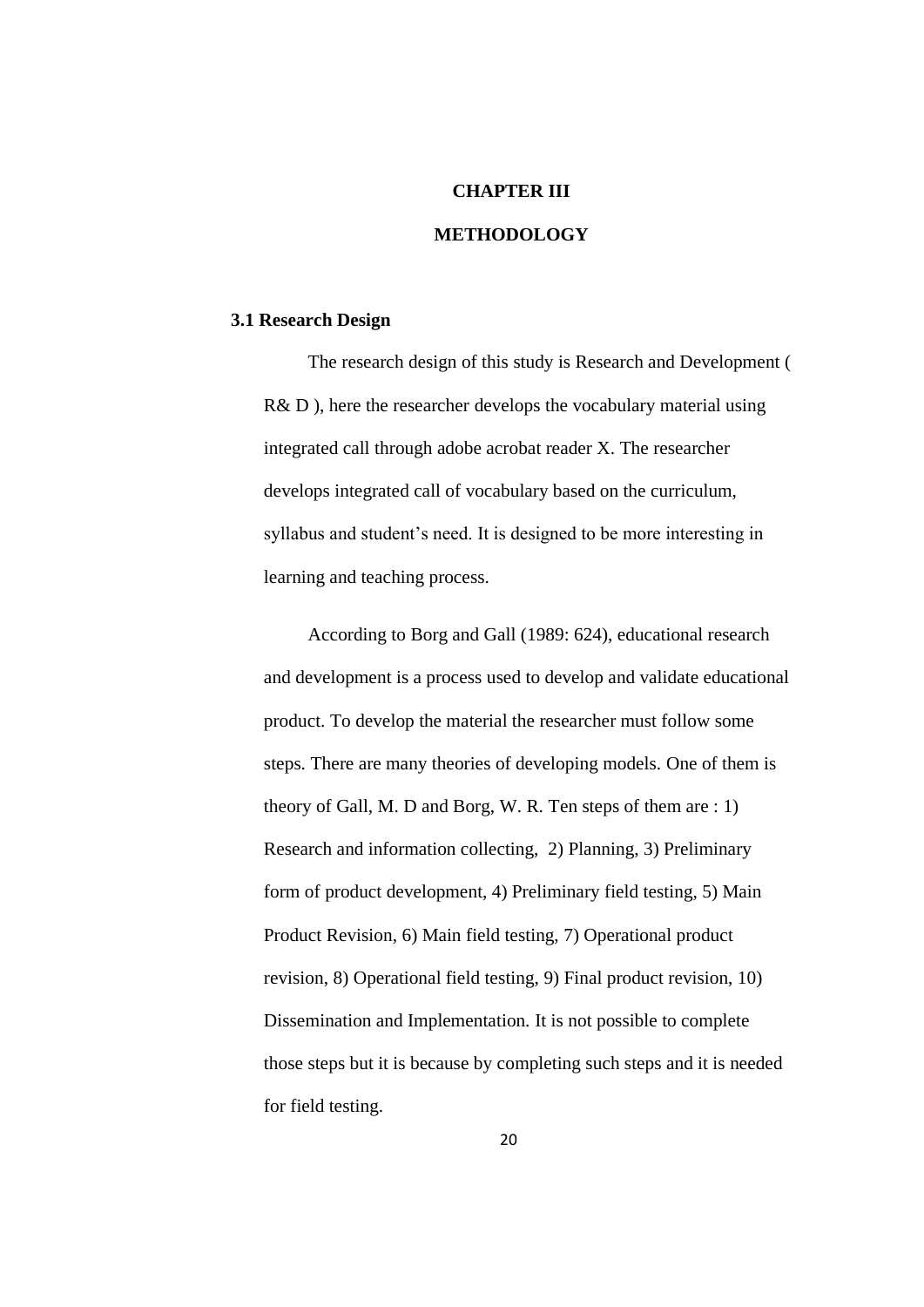

The R & D cycle has been scaled down into for steps as could

be seen :



Figure 3.1 Research and Development adapted from Borg and Gall (1983 )

This model will be used to develop the vocabulary material. it will be explained more in the procedure of developing vocabulary material.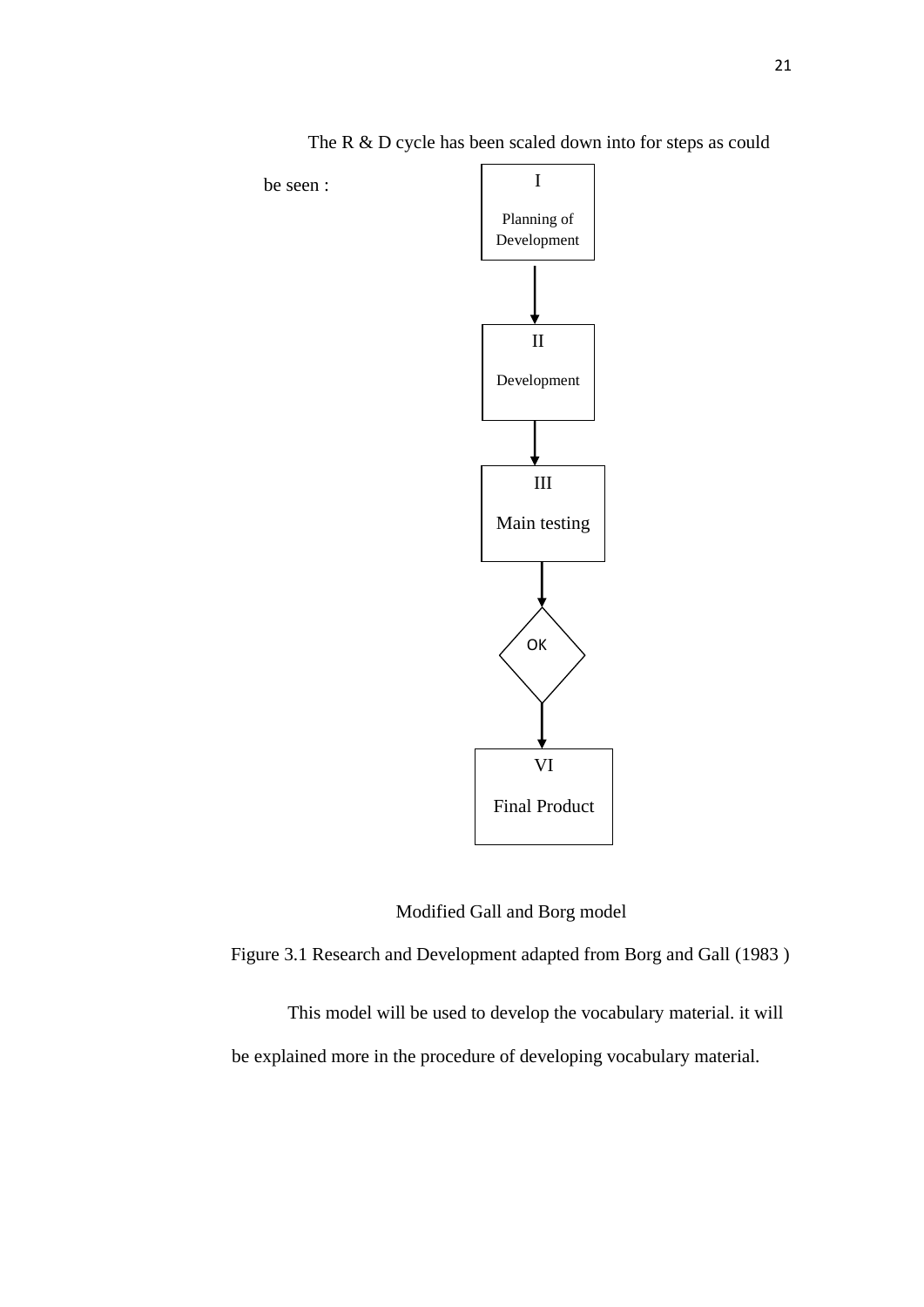#### **3. 2 The Procedure of Developing Vocabulary Material**

### **3.2.1 Planning of Development**

According to Borg  $& Gall (1983)$  planning in R  $& D$  is "the specific statement of the objectives to be achieved by the products ". In this step there are two steps that is used by the researcher. The first is needs analysis to find what material will be developed and the second is design the material by doing the draft of the material and some appearances that will be in the PDF form.

### **3.2.1.1 Need Analysis**

It is important to know what the students need in this material. So the researcher needs to analyse some documents and also Interviews the teacher to find the information. According to Brown (1995), the definition of a needs analysis is "the systematic collection and analysis of all subjective and objective information necessary to define and validate defensible curriculum purposes that satisfy the language learning requirements of students within the context of particular institutions that influence the learning and teaching situation" (p. 36). And conducting a needs analysis is an important first step in the development of a curriculum that is being developed from scratch for a completely new program (Brown, 1995).

There are three instruments that is used in this research to measure the validity of the study. They are divided into three parts of data collection. First, previous data before developing material. Second, the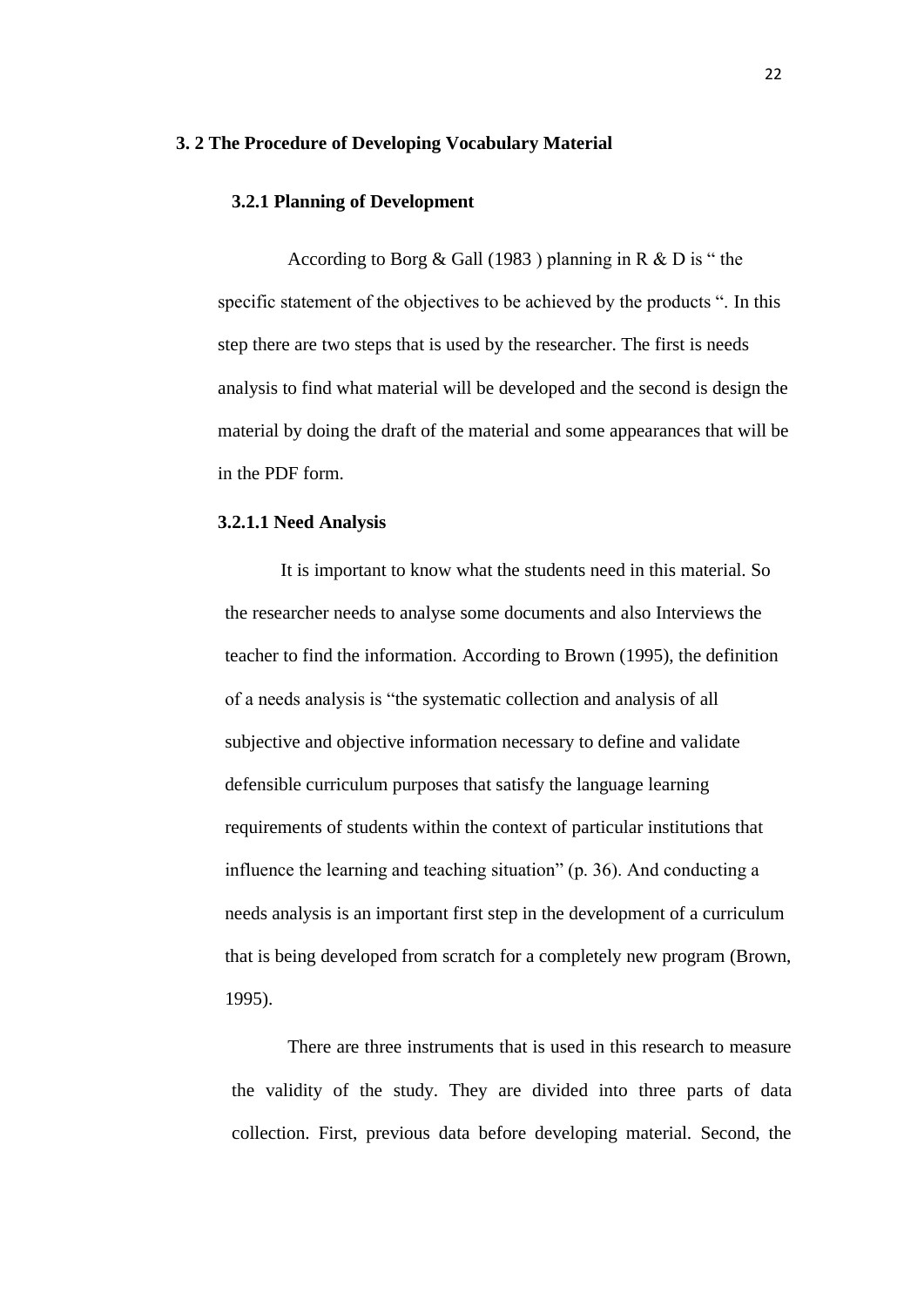data while development is conducted. Third, the data after try out the material.

The first instrument to gather data before developing the material from interview sheet, questionnaire for students need and the authentic data from the teacher ( syllabus and student's book ). The researcher interviews the teacher at 4th grade to get validity information about teaching, the researcher gives questionnaire to the students to get what the students need and it's completed with authentic information from observation of the syllabus and book used.

The second instrument is the checklist that given to the expert to measure the validation of the product. The third instrument is gather data after giving student's test or try out score and questionnaire. The questionnaire sheet is given to measure the student's interest.

Here, the researcher starts to analyse the documents in the school such as syllabus, student's book and student's worksheet ( LKS ) .The materials will be selected and developed based on the syllabus and the words will be mainly chosen from the students' book *Tito , published by Pt. MutiaraPermataBangsa*and *LKS Challenger BahasaInggrisby KKG English teacher of Gresik*.The next step of instrument has explained that collecting data is done by interview the teacher and give questioner to the students, the researcher will interview some questions to the teacher to know what the previous material in even semester that is needed to developed in this teaching material, the teaching method and the media that is used in the teaching learning . The final of this product also asked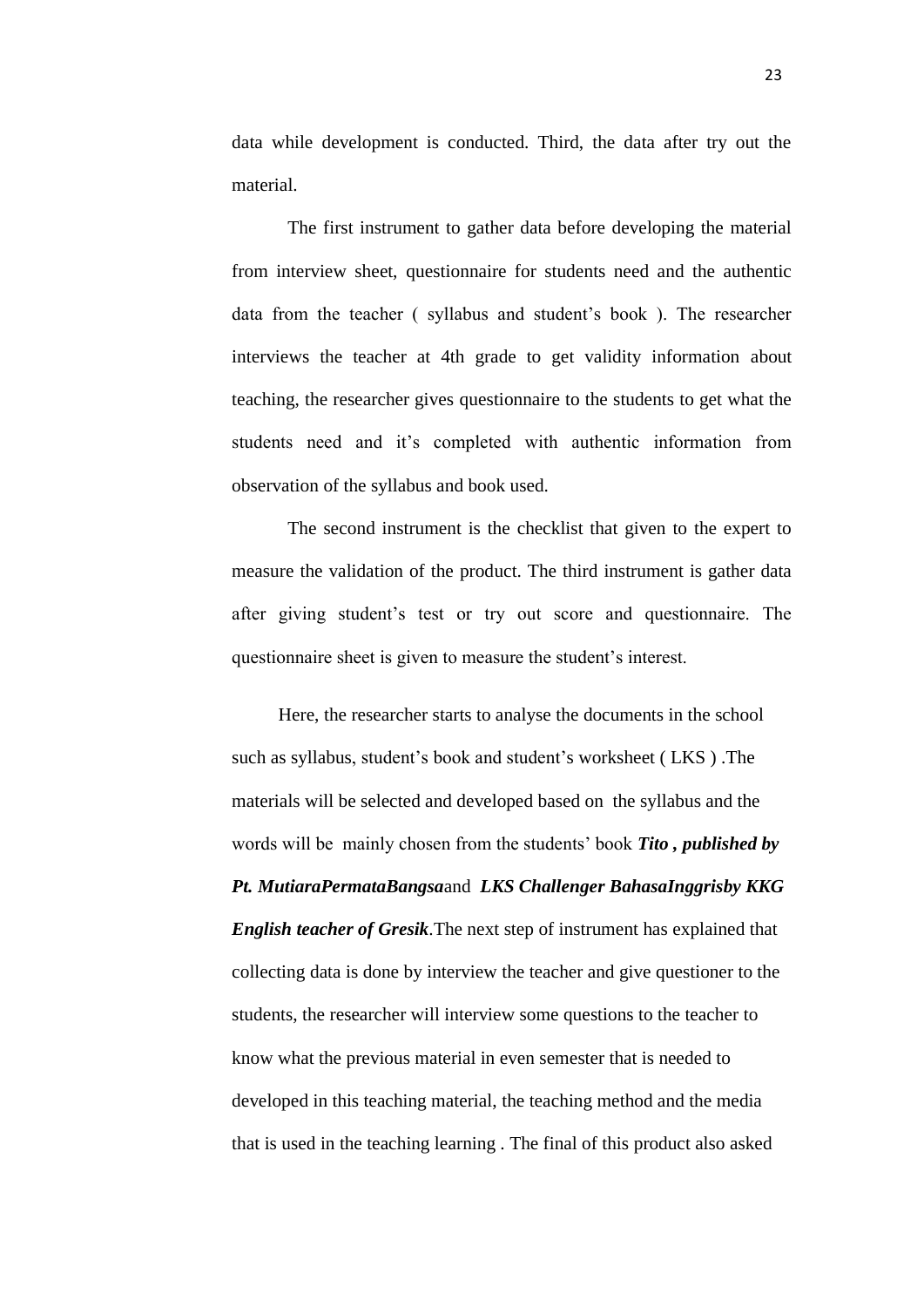by the teacher to know what the benefit of this development to student and also the teacher.

After giving the interview, the researcher gives questioner to the students in the  $4<sup>th</sup>$  grade, there are 10 questions that is given to the students which is consist of students need in this development, how they know vocabulary, the obstacles when they learn the vocabulary and also the media they are interested in learning process.

From the step above, the researcher tries to find the material need in this development by listing some of vocabulary topics.

List of vocabulary topic at 2nd semester

4th grade of elementary school

| N <sub>o</sub> | Topic     | Topics based<br>the<br><sub>on</sub><br>researcher<br>prediction | Topics from<br>tito's book<br>For $4^{th}$ grade<br>students | Topics from<br>LKS for<br>$\overline{4}$<br>th <sub>grade</sub> | Topic<br>most<br>frequently<br>students<br>interest |
|----------------|-----------|------------------------------------------------------------------|--------------------------------------------------------------|-----------------------------------------------------------------|-----------------------------------------------------|
| 1.             | Greetings | Good morning                                                     |                                                              | Good morning                                                    | Good morning                                        |
|                |           | Good                                                             |                                                              | Good                                                            | Good                                                |
|                |           | Afternoon                                                        |                                                              | Afternoon                                                       | Afternoon                                           |
|                |           | Good Evening,                                                    |                                                              | Good Evening,                                                   | Good Evening,                                       |
|                |           | Good night                                                       |                                                              | Good night                                                      | Good night                                          |
|                |           | Good bye                                                         |                                                              | Good bye                                                        | Good bye                                            |
|                |           | Hi / Hello                                                       |                                                              | Hi / Hello                                                      | Hi / Hello                                          |
|                |           | How are you?                                                     |                                                              | How are you?-                                                   | How are you?                                        |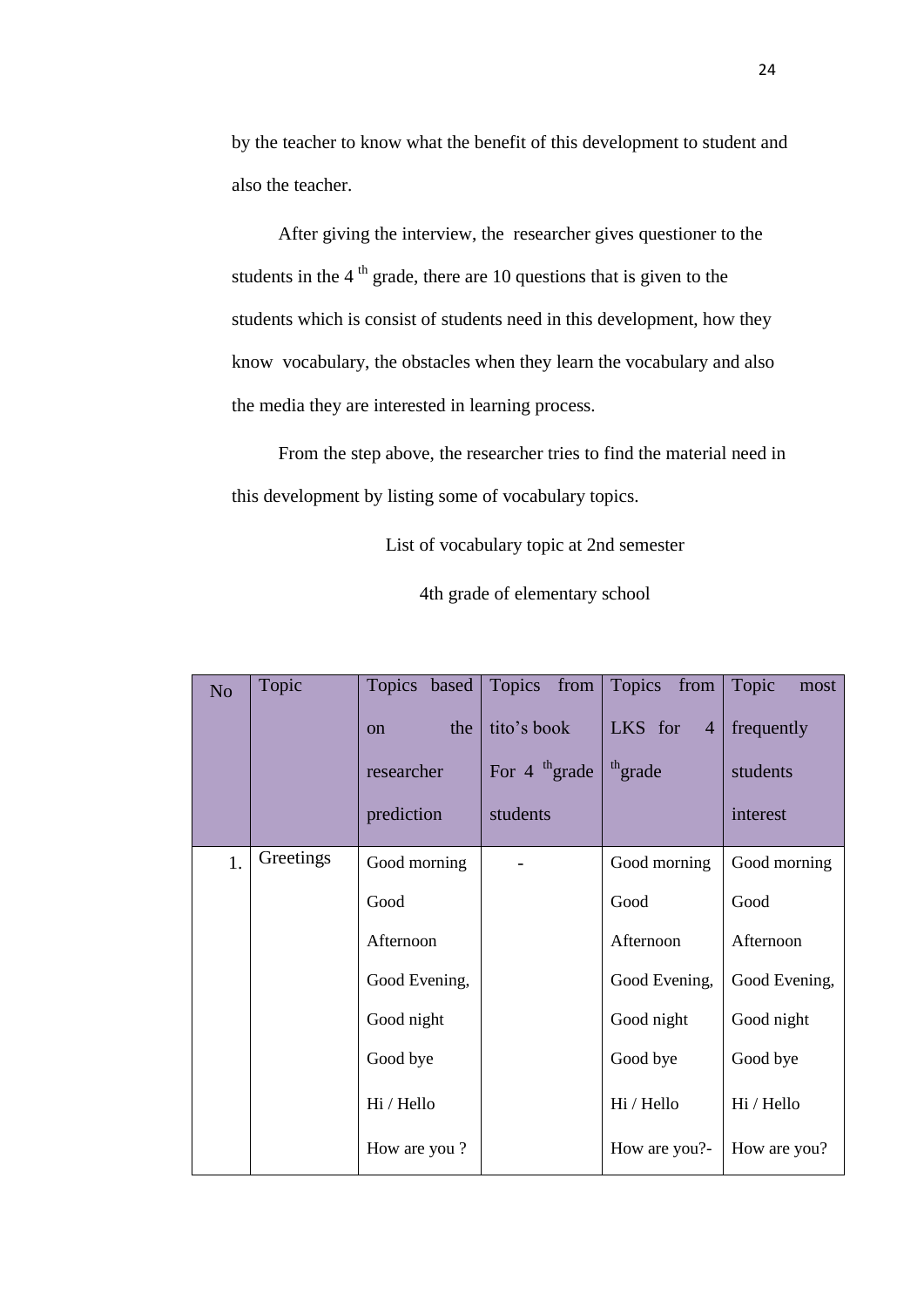|                  |             | Excuse me,   |            | Excuse me,  | Excuse me,        |
|------------------|-------------|--------------|------------|-------------|-------------------|
|                  |             | what's your  |            | what's your | what's your       |
|                  |             | name?        |            | name?       | name?             |
|                  |             | Nice to meet |            | Nice to see | Nice to meet      |
|                  |             | you          |            | you         | you               |
|                  |             | Nice to meet |            |             | Nice to meet      |
|                  |             | you too      |            |             | you too           |
|                  |             | See you next |            |             | See you next      |
|                  |             | meeting      |            |             | meeting           |
|                  |             |              |            |             |                   |
| $\overline{2}$ . | Ordinal and | First        | First      | First       | First             |
|                  | cardinal    | Second       | Second     | Second      | Second            |
|                  | number,     | Third        | Third      | Third       | Third             |
|                  | days<br>and | Forth        | Forth      | Forth       | Forth             |
|                  | months      | Fifth        | Fifth      | Fifth       | Fifth             |
|                  |             | Sixth        | Sixth      | Sixth       | Sixth             |
|                  |             | Seventh      | Seventh    | Seventh     | Seventh           |
|                  |             | Eighth       | Eighth     | Eighth      | Eighth            |
|                  |             | Ninth        | Ninth      | Ninth       | Ni $\frac{1}{27}$ |
|                  |             | Tenth        | Tenth      | Tenth       | Тепит             |
|                  |             | Eleventh     | Eleventh   | Eleventh    | Eleventh          |
|                  |             | Twelfth      | Twelfth    | Twelfth     | Twelfth           |
|                  |             | Thirteenth   | Thirteenth | Thirteenth  | Thirteenth        |
|                  |             | Fourteenth   | Fourteenth | Fourteenth  | Fourteenth        |
|                  |             |              |            |             |                   |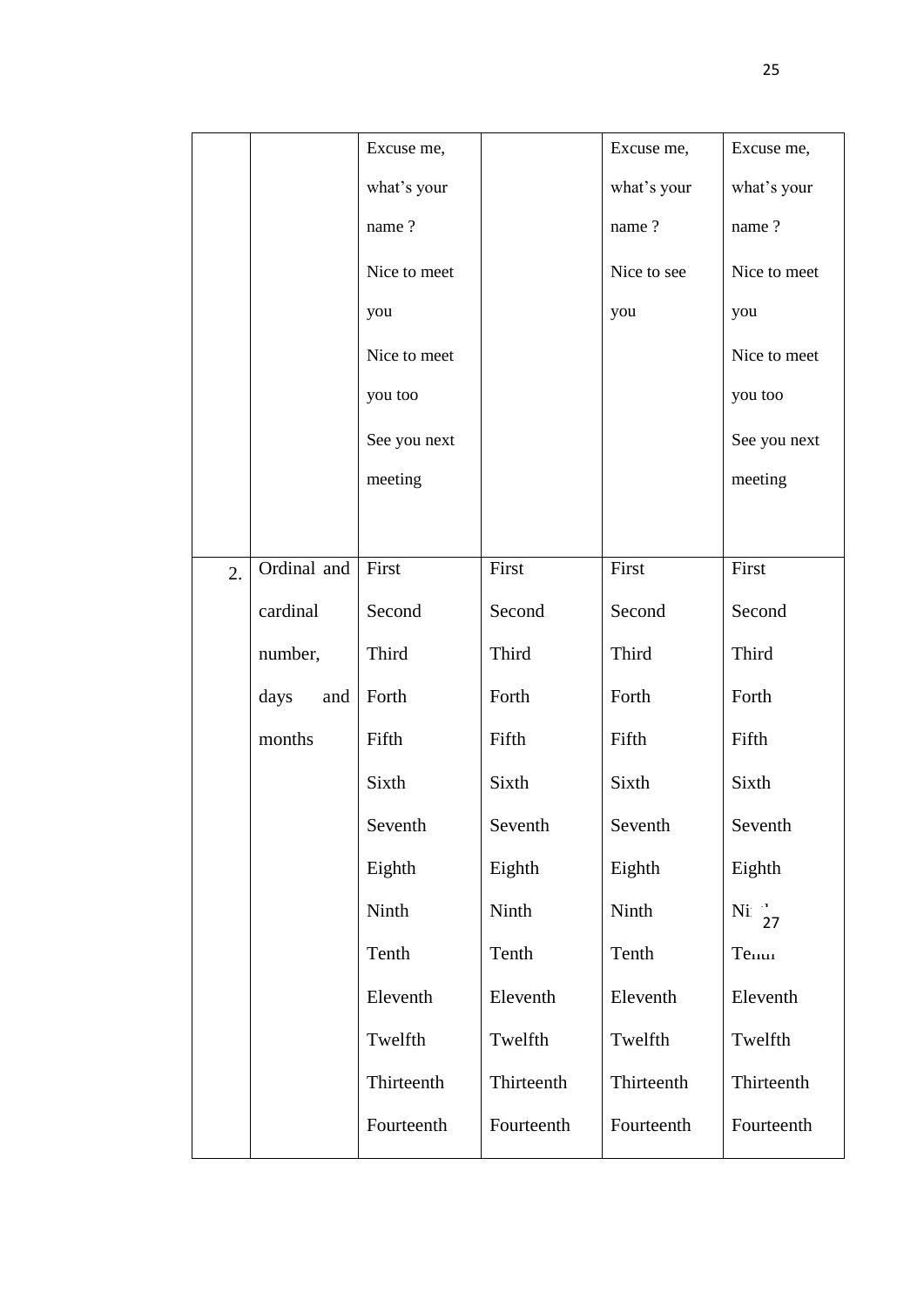|  | Fifteenth      | Fifteenth      | Fifteenth      | Fifteenth      |
|--|----------------|----------------|----------------|----------------|
|  | Sixteenth      | Sixteenth      | Sixteenth      | Sixteenth      |
|  | Seventeenth    | Seventeenth    | Seventeenth    | Seventeenth    |
|  | Eighteenth     | Eighteenth     | Eighteenth     | Eighteenth     |
|  | Nineteenth     | Nineteenth     | Nineteenth     | Nineteenth     |
|  | Twentieth      | Twentieth      | Twentieth      | Twentieth      |
|  | Twenty first   | Twenty first   | Twenty first   | Twenty first   |
|  | Twenty second  | Twenty second  | Twenty second  | Twenty second  |
|  | Twenty third   | Twenty third   | Twenty third   | Twenty third   |
|  | Twenty fourth  | Twenty fourth  | Twenty fourth  | Twenty fourth  |
|  | Twenty fifth   | Twenty fifth   | Twenty fifth   | Twenty fifth   |
|  | Twenty sixth   | Twenty sixth   | Twenty sixth   | Twenty sixth   |
|  | Twenty seventh | Twenty seventh | Twenty seventh | Twenty seventh |
|  | Twenty eighth  | Twenty eighth  | Twenty eighth  | Twenty eighth  |
|  | Twenty ninth   | Twenty ninth   | Twenty ninth   | Twenty ninth   |
|  | Thirtieth      | Thirtieth      | Thirtieth      | Thirtieth      |
|  | Thirty first   | Thirty first   | Thirty first   | Thirty first   |
|  |                |                |                |                |
|  | Monday         | Monday         | Monday         | Monday         |
|  | Tuesday        | Tuesday        | Tuesday        | Tuesday        |
|  | Wednesday      | Wednesday      | Wednesday      | Wednesday      |
|  | Friday         | Friday         | Friday         | Friday         |
|  | Saturday       | Saturday       | Saturday       | Saturday       |
|  | Sunday         | Sunday         | Sunday         | Sunday         |
|  |                |                |                |                |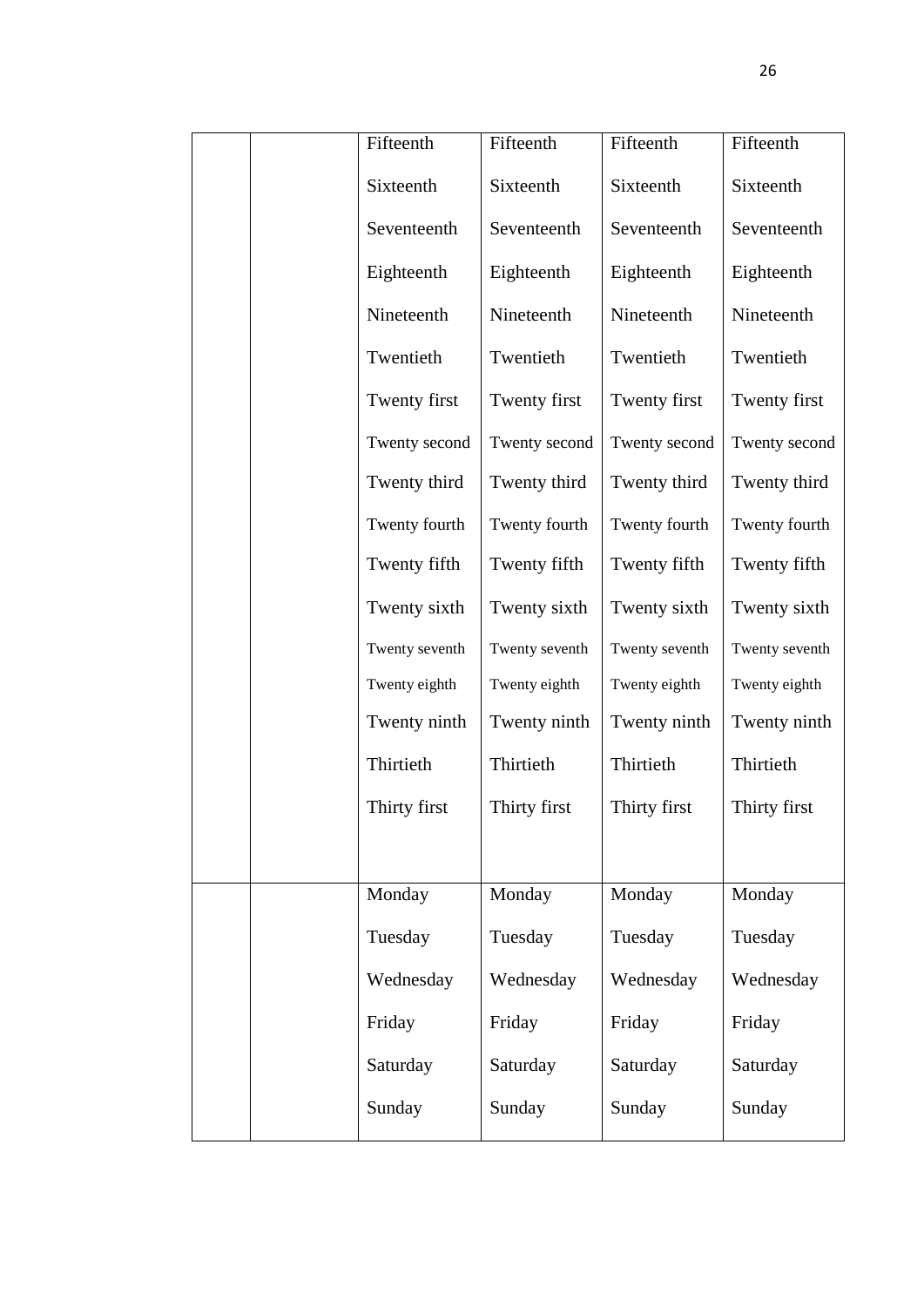|    |             | January   | January   | January   | January   |
|----|-------------|-----------|-----------|-----------|-----------|
|    |             | February  | February  | February  | February  |
|    |             | March     | March     | March     | March     |
|    |             | April     | April     | April     | April     |
|    |             | May       | May       | May       | May       |
|    |             | June      | June      | June      | June      |
|    |             | July      | July      | July      | July      |
|    |             | August    | August    | August    | August    |
|    |             | September | September | September | September |
|    |             | October   | October   | October   | October   |
|    |             | November  | November  | November  | November  |
|    |             | December  | December  | December  | December  |
|    |             |           |           |           |           |
|    |             |           |           |           |           |
| 3. | Body parts  | Eye       | Eye       | Eyes      | Eyes      |
|    | and         | ears      | ears      | ears      | ears      |
|    | describing  | Nose      | Nose      | Nose      | Nose      |
|    | physical    | Mouth     | Mouth     | Mouth     | Mouth     |
|    | appearances | Head      | Head      | Head      | Head      |
|    |             | Leg       | Legs      | Legs      | Leg       |
|    |             | Arm       | Arms      | Arms      | Arm       |
|    |             | Hair      | Hair      | Hair      | Hair      |
|    |             | Foot      | Foot      | Foot      | Foot      |
|    |             | Hand      | Hand      | Hands     | Hand      |
|    |             |           |           |           |           |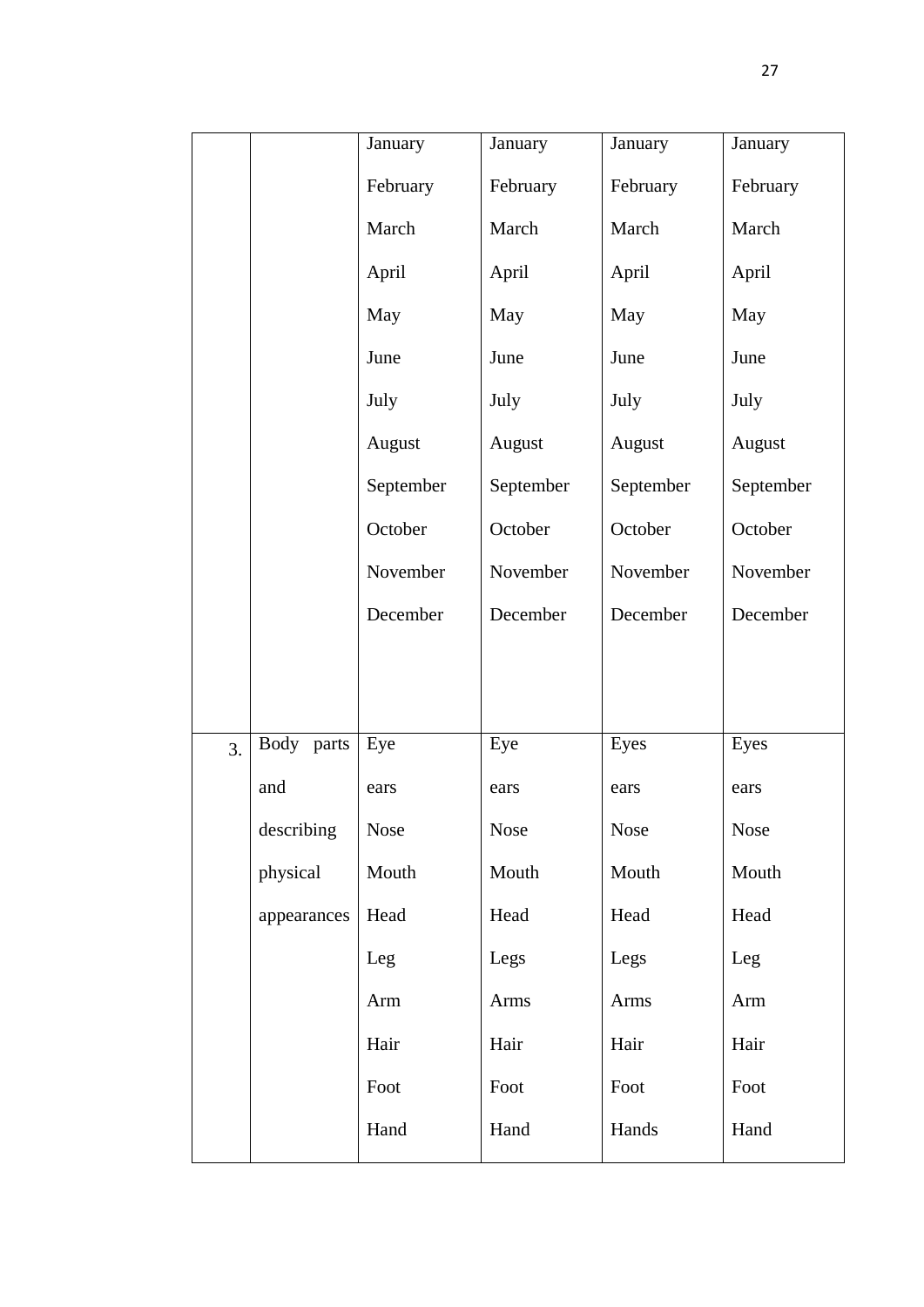|  | <b>Body</b>   | <b>Body</b>   | <b>Body</b>   | <b>Body</b>   |
|--|---------------|---------------|---------------|---------------|
|  | Knee          | Knees         | Knees         | Knee          |
|  | Finger        | Finger        | Fingers       | Finger        |
|  | Toe           |               | Toe           | Toe           |
|  | Tooth         |               | Teeth         | Teeth         |
|  |               |               |               |               |
|  | Curly hair    | Curly hair    | Curly hair    | Curly hair    |
|  | Straight hair | Straight hair | Straight hair | Straight hair |
|  | Short hair    | Big eyes      | Short hair    | Short hair    |
|  | Long hair     | Small eyes    | Long hair     | Long hair     |
|  | Big eyes      | Tall body     | Big eyes      | Big eyes      |
|  | Small eyes    | Short body    | Small eyes    | Small eyes    |
|  | Round face    | Fat           | Tall body     | Round face    |
|  | Oval face     | thin          | Short body    | Oval face     |
|  | Tall body     | Beautiful     | Fat           | Tall body     |
|  | Short body    | Handsome      | thin          | Short body    |
|  | Fat           | Fair          | Beautiful     | Fat           |
|  | thin          | Dark          | Handsome      | thin          |
|  | Medium        |               | Fair          | Medium        |
|  | Beautiful     |               | Dark          | Beautiful     |
|  | Handsome      |               |               | Handsome      |
|  | Pointed nose  |               |               | Pointed nose  |
|  | Flat nose     |               |               | Flat nose     |
|  |               |               |               | Fair          |
|  |               |               |               |               |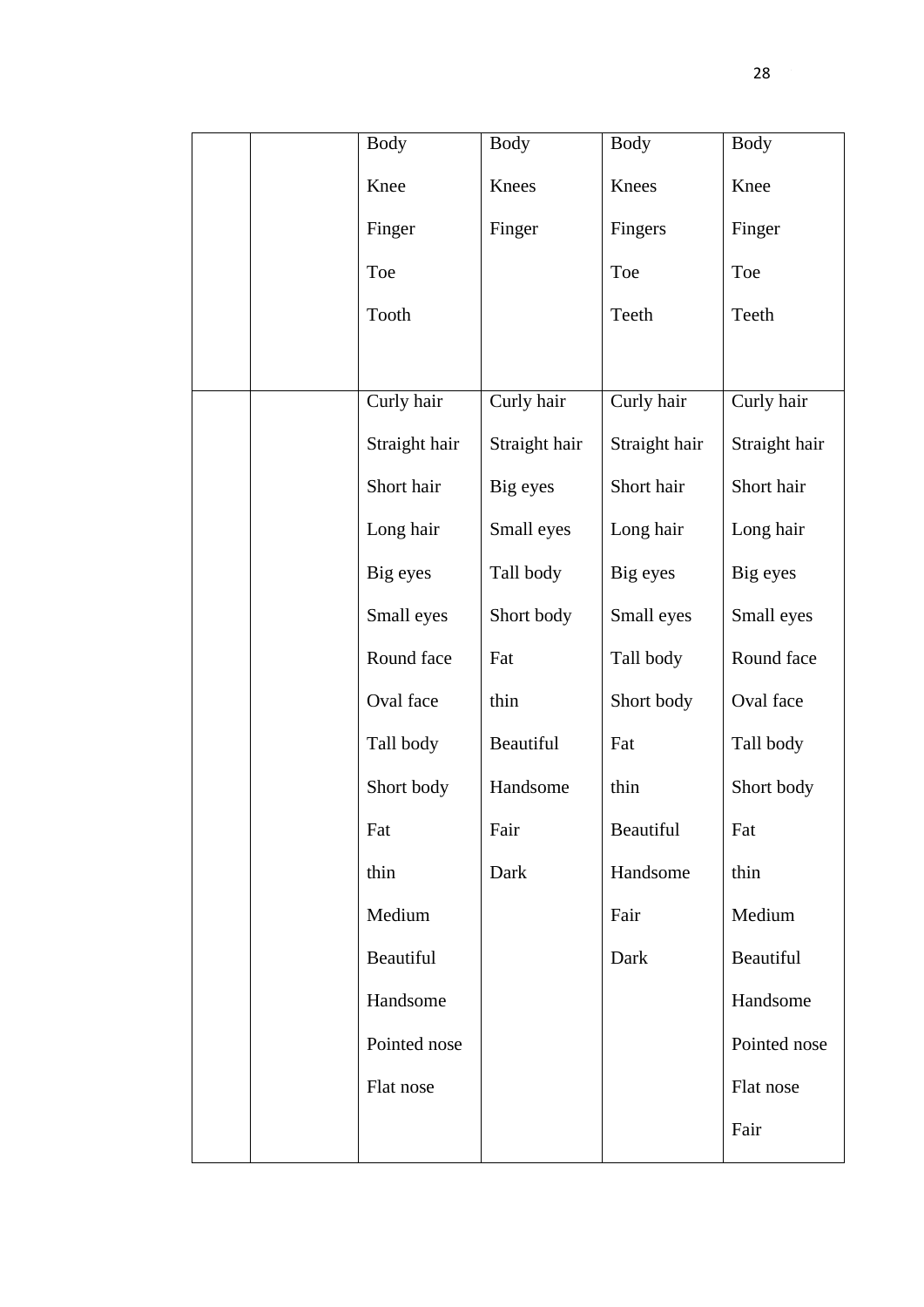|  |  | $\lambda$<br>Dain |
|--|--|-------------------|
|  |  |                   |

### **3.2.1.2 Material Design**

After gathering the needs of the material, the researcher try to design the material which is aimed to help the students can study English easier than now. The design of the study is related with the students need for learning process. The researcher will develop the material using form of adobe acrobat pro x that is Portable Format Data ( PDF ) that is familiar with electronic book to make the students be better in mastering vocabulary. The reason of using adobe acrobat pro x because this media use the simple media of teaching which can include picture, text book, sound and video.. It contains with listening and drilling, reading text, the song, the video and also students review by doing some exercises that are formed with CALL. It is developed to motivate the students to master vocabulary and it also can be used by researcher, students, teacher and reader.

There will be some pictures and its buttons. The students should push the buttons. Every buttons has its functions. The buttons can bring the students to the next page and it can be used to play sound of drilling and listening section. In this section, the students will listen how to pronounce the words correctly and this sound is adopted from Cambridge Advanced Learner's Dictionary  $3<sup>rd</sup>$  edition. Each topic in the material, there will be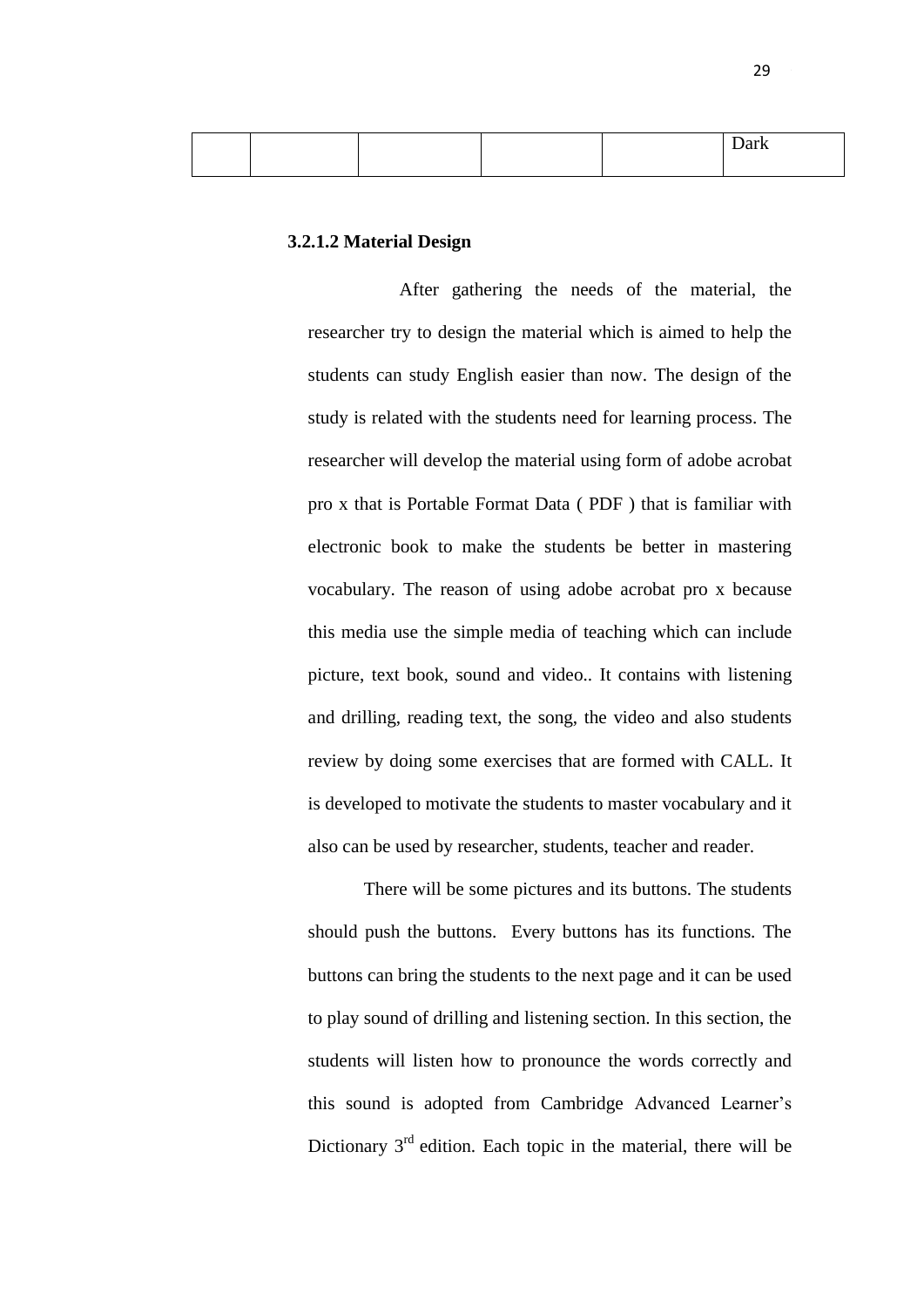comprehensible material such as: drilling section and pronouncing the word and do some exercises to measure the students such as matching the word, fill the blanks and crossword. And the researcher also tries to give some entertaining media from song and video which related with the topic. The students watch the movie to know what the word is. the video entertain the students to study the next page.

The researcher use integrated call learning with adobe acrobat x pro to develop the material, it is developed based on syllabus, students book and students need. The form of the integrated call in teaching learning is in the term of Portable Data Format (PDF) with the audio in the drilling section, Pictionary and video. The test for this development will be matching, multiple choice and cross word that is formed in the CALL.

### **3.2.2 Development**

The researcher designs the material that is presented by PDF file. There are three parts to comprehend the materials. The first part is introducing the word by drilling section, the researcher presents the pictures and in each picture there will be buttons, so the students can push the buttons and repeat the word. The audio will produce from the Cambridge Advanced Learner's Dictionary.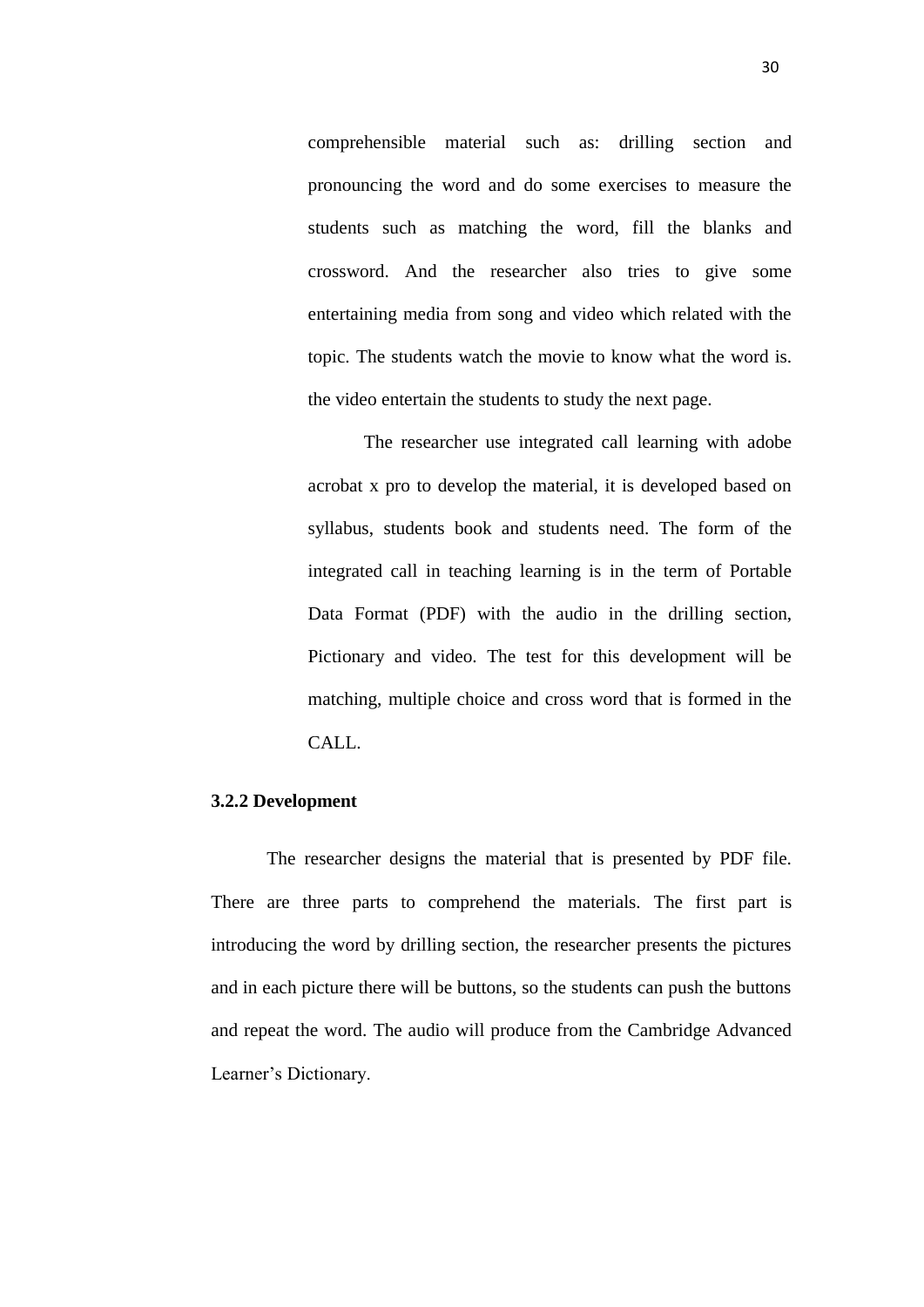The second part is asking the students to write the word correctly..Here, the researcher also presents the video that is related with the material and ask the students to do the puzzle word from video. This part, the students are asked to remember the word and they can write the word correctly after understanding the pronunciation.

The third part here, the researcher presents several exercises, related to the topic .This activity is used to measure the materials that is given above. Some variations of exercises here are formed in CALL term. So, it will make the students more interesting to do the test.

### **3.2.3 Main Testing**

Testing is important to the students and also developer to know how success the researcher designs the test and also how the students understand and interest in the material. This test will be conducted in class or computer laboratory because it needs computer to do the test. Before going to the test, the material will be given to the experts to know how valid the material development is. There are two expert validation, the first is the English teacher at school as the validate of vocabulary material, the second is the lecturer of English Department of Muhammadiyah University as the IT program. They observe the material and then give the comments, related to the quality of the materials by completing an observation checklist. After validating the material to the expert, the researcher do the try out to the students and it will stop until the researcher find the satisfying result not only from the